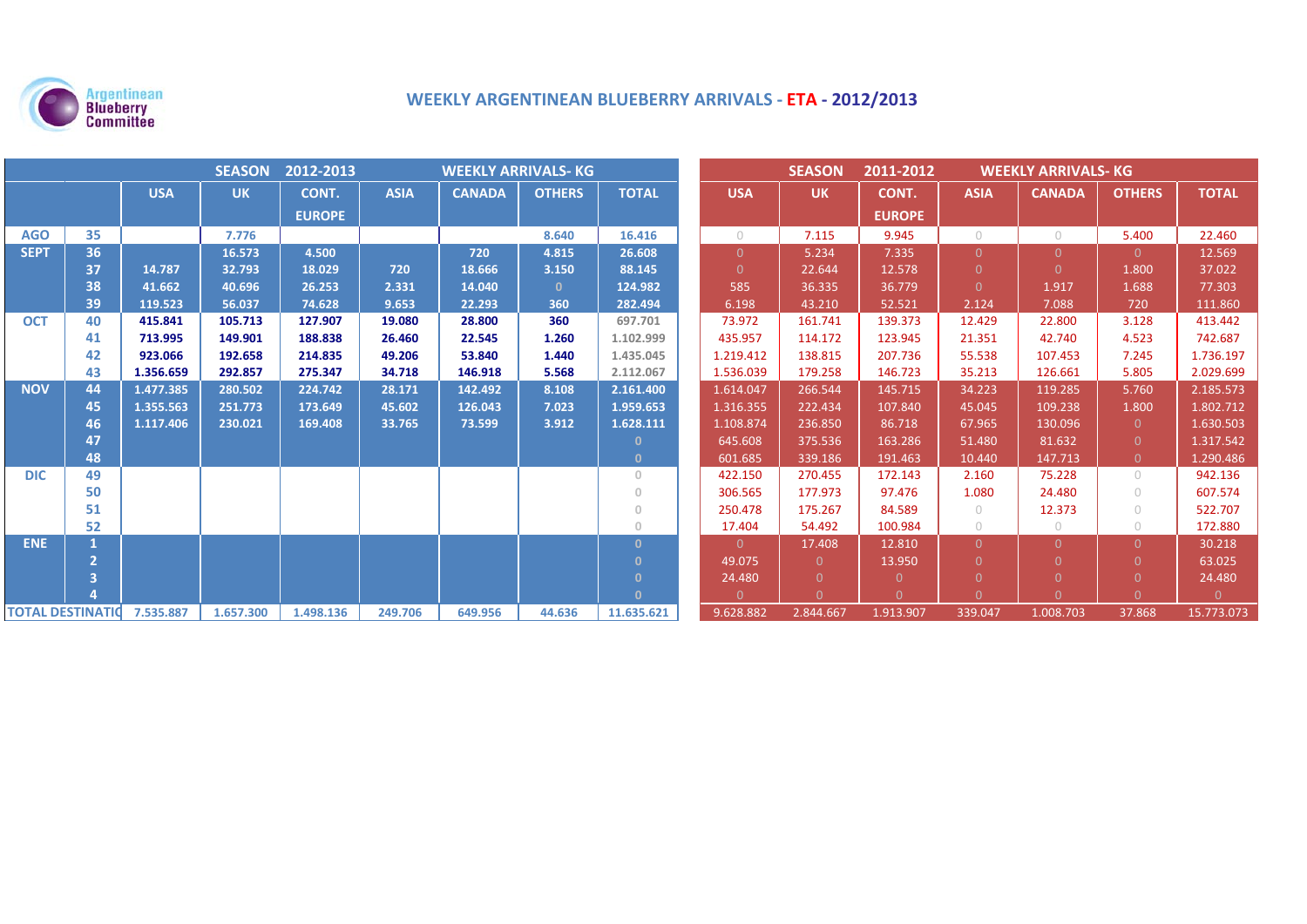#### **WEEKLY ARGENTINEAN BLUEBERRY ARRIVALS - ETA - 2012/2013 ALL DESTINATIONS**





**WEEKLY ARGENTINEAN BLUEBERRY ARRIVALS - ETA - 2012/2013 U.S.A.**



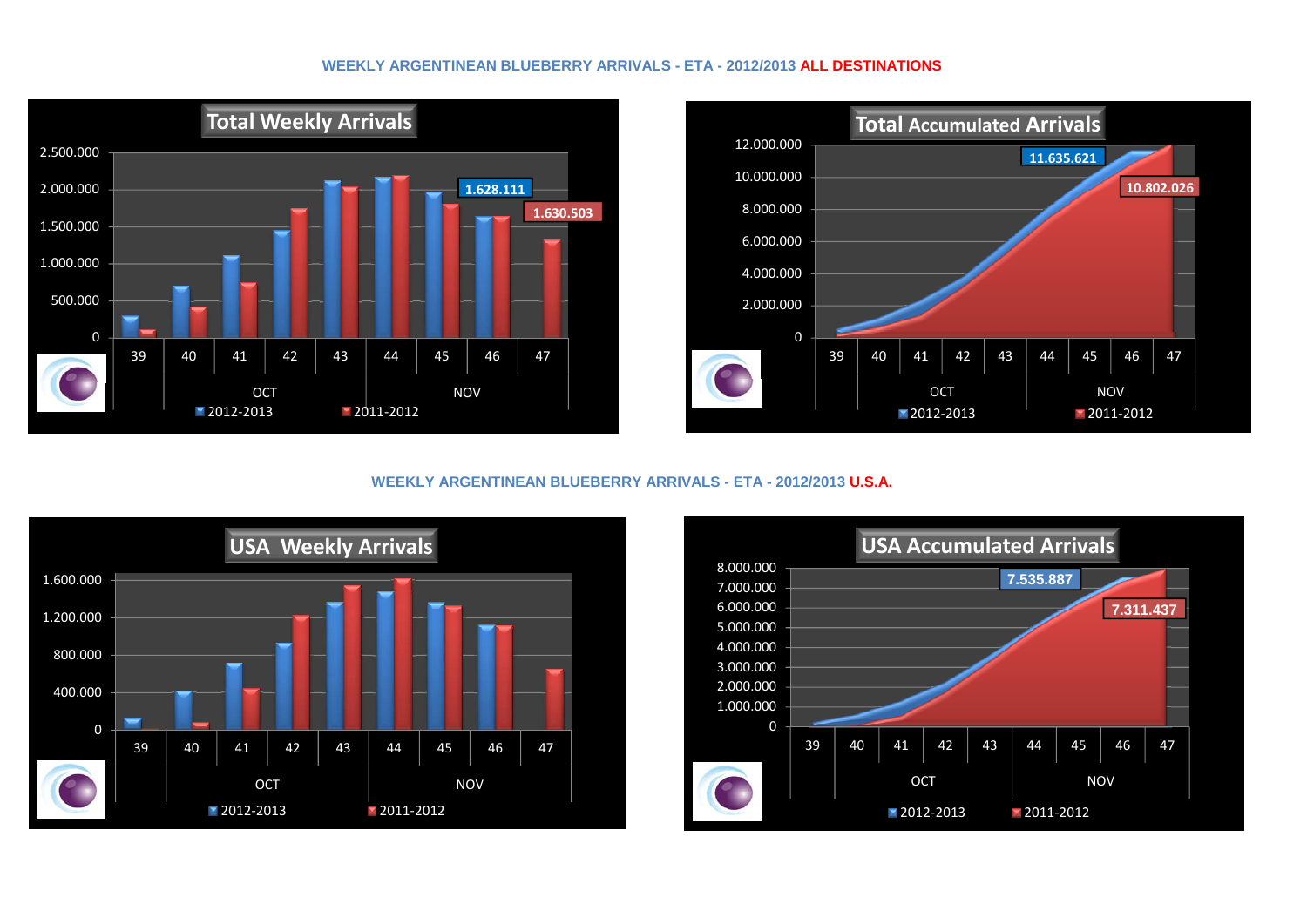## **WEEKLY ARGENTINEAN BLUEBERRY ARRIVALS - ETA - 2012/2013 UK**





#### **WEEKLY ARGENTINEAN BLUEBERRY ARRIVALS - ETA - 2012/2013 CONTINENTAL EUROPE**